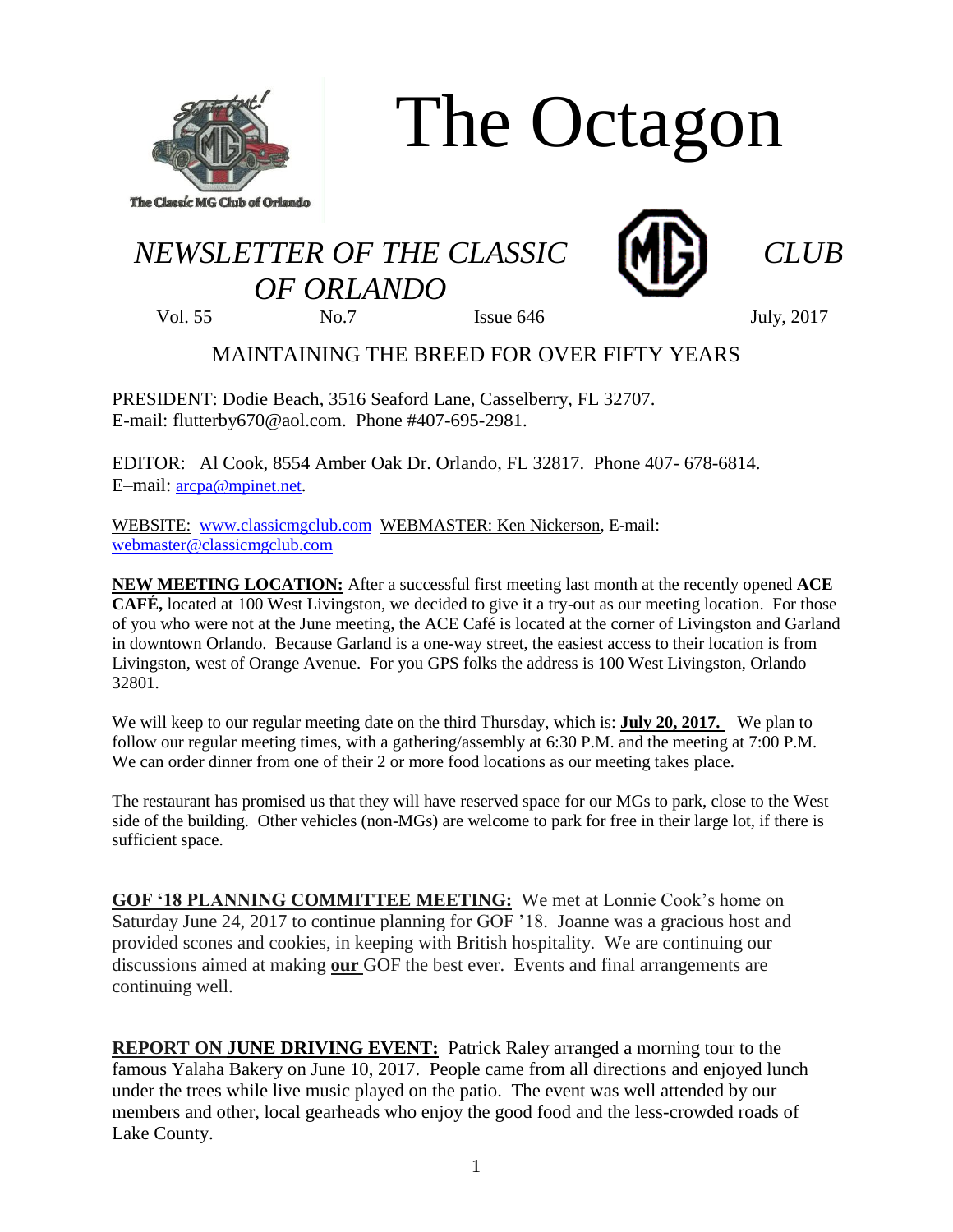**JULY DRIVING EVENT:** Summer is here so July's driving event is in the cooler evening. Our July driving (?) event is usually on a Saturday, but because of the restaurant's schedule, we will meet on FRIDAY July 21, 2017. Paul Plasschaert has coordinated our traditional evening of food, singing and fellowship at Hollerbach's Willow Tree Café in Sanford, a wonderful and authentic German Restaurant. It is located at [205 E 1st Street, Sanford, FL](http://maps.google.com/maps?z=16&q=205+e+1st+street+sanford,+fl+32713) 32713, 407-321- 2204. Parking is nearby or on the street. Since Paul is from Holland, which is close to Germany, he volunteered to coordinate this event. You are welcome to come early to window shop the many antique stores along Sanford's main street, but conclude your business in time to meet at the restaurant at 6:00 to allow time for food and fellowship prior to the music starting. This is the recommendation from Hollerbach's. Please RSVP to Paul at [TFMGA@gmail.com](mailto:TFMGA@gmail.com) or call 407-331-7531 because seating is limited and they want to know how many will attend.

## **FUTURE EVENTS:**

August we will enjoy darts and lunch at the Irish Pub, Fiddlers Green, on August 19<sup>th</sup> at noon. Fiddlers Green is located 544 W. Fairbanks Ave. Winter Park, FL. Phone: 407.645.2050. All British car members have been invited to attend the honorable contest. Beware, this event can lead to rowdy behavior, mildly foul language and cheering. We can display our cars while enjoying air conditioned comradery. Those driving tanks will be appropriately scorned but welcomed by friends.

## **OTHER EVENTS:**

The Southeast MG T Register Fall GOF "Mayhem in the Mountains" is in Hiawassee, GA, Sept. 21-24, 2017. More info at [http://www.semgtr.org/mayhem-in-the-mountains1.html.](http://www.semgtr.org/mayhem-in-the-mountains1.html)

The British Breakfast Club announced that the ACE Café has set for the second Wednesday of the month for tire kicking among all British Car enthusiasts.

Saturday August 12, from 8 to 9:30 Cars and Coffee at Ceres Motorsports followed by a drive to Fort Christmas and Orlando Wetlands Park for a picnic. details to follow on rout. ( you will provide your own picnic lunch).

WILL BOWDEN: The latest information on Will's condition has him in rehabilitation. Mark, his son-in-law keeps us informed of Will's condition and will continue to brief us when there is news. As we said last month, cards (no flowers) can be sent in care of his daughter, Ellen Tidwell, 1960 Brantley Circle, Claremont, FL 34711.

**FOR SALE ITEMS:** Please send your information to the editor. Current offerings:

Pete Rogers reports that he has a variety of MG parts including: a TF luggage rack, lower style – new- \$385.00; Five disc, 4 lug wheels, 15" – like new with stainless steel trim ring - \$365.00; 2 Lucus driving lights- new clear with bar clamps - \$235.00; 1 under Tdash cover new for \$50.00; New rebuilt T transmissions with warranties for \$875.00 each; New MGB Weber carburetor conversion kit complete for \$435.00; Much more is available, just call Pete to ask. Pete's telephone # is 352-343-1855 and he can also be reached at  $pfrslot@gmail.com$ .

Your Editor has 5 Boriani (Italian, accessory wire wheels) for an MGTD for sale. Included are 4 bolt-on adapters, 1 spare adapter and 5 good knock-off spinners. Call Al Cook (407-678-6814) for a description of condition and price. 4 of these have recently been on the road and one (the spare) needs some 'help.' There are also 2 rear wire wheel adapters with attached drums for an MGTD.